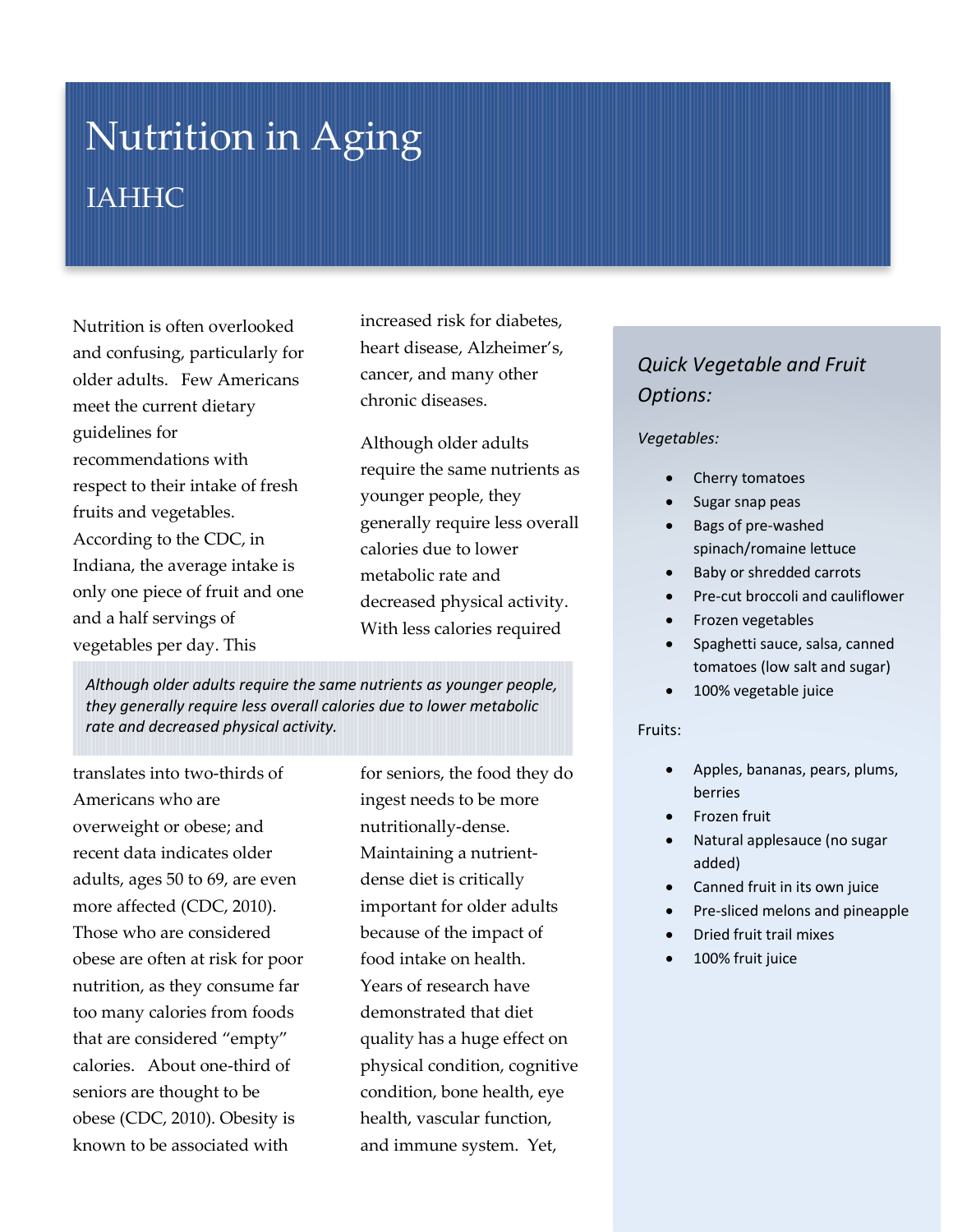this can be challenging to achieve for several reasons. Physical, social, and psychological changes can all affect a senior's diet and appetite and increase their changes of poor nutrition or even malnutrition.

#### Physiological Changes:

Physiological changes with aging can contribute to poor nutritional intake. Recent research demonstrates that older adults' abilities to absorb and utilize certain nutrients lessen with age. Vitamin B12 deficiency affects about 15% of the elderly population. This deficiency can be due to either malabsorption or to an insufficient dietary intake, mostly resulting from a decreased intake in animal products. Low vitamin B12 can lead to increased risk of depression and dementia. In the elderly, folate deficiency can also develop as a result of inadequate dietary intake leading to an increased risk of anemia. Finally, many older people have low vitamin D levels due to lack of exposure to the sun, aging skin, and use of sunscreen. Inadequate levels of vitamin D lead to a reduced calcium absorption, hyperparathyroidism, and

increased bone resorption. Vitamin D affects fracture risk and, consequently, the risk of falling.

Dental health may also affect diet in older adults. Lost teeth can affect the type and consistency of food chosen to eat and makes it less likely an older adult will choose fresh fruits, vegetables, and meats which require more chewing. Dentures that are not fitted properly may also change eating patterns because of difficulty chewing.

Another physiologic change occurring in about 15% of community-dwelling older adults is difficulty swallowing. Swallowing issues may result from a reduction in chewing and tongue muscle mass, but more often; it results from decreased saliva production or dry mouth. Approximately 40% of older persons complain of dry mouth which makes eating, swallowing and tasting foods more difficult. Dry mouth in older adults is often related to medication side effects.

Aging is often accompanied by a loss of appetite and changes in taste and smell, all of which can lead to more limited food choices and

lower intake of healthful foods. A decrease in the sense of smell may be related to many factors, including sinus problems, infections, cigarette smoking, medications, periodontal disease and certain diseases, such as Alzheimer's disease and Parkinson's. Without an adequate sense of smell, foods will be less appealing and older adults are more likely to have less interest in food.

#### Socioeconomic Factors

Just as challenging for many seniors is that a meal may no longer be a social experience. That's because very often, client's live at home alone. Isolation, depression and just not caring to cook for one person can lead to many seniors simply not making nutrition a priority. Losing a spouse or other family member can impact senior's habits, including their eating patterns. They may feel depressed, which can lead to lower appetite. If their lost loved one performed most of the shopping or cooking, they may not understand how to prepare healthful foods for themselves.

Researchers have found that people in lower socioeconomic situations have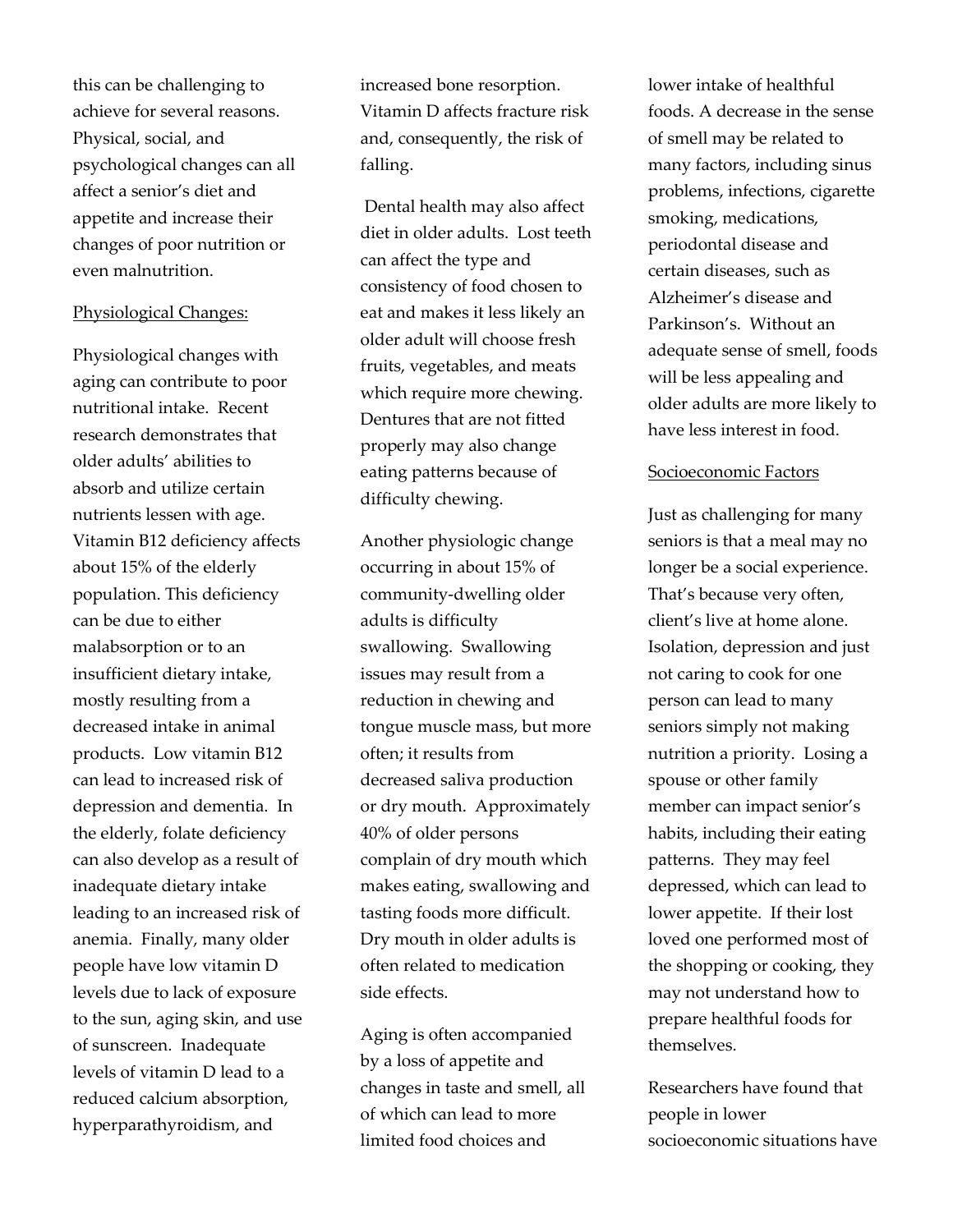some predictable barriers to eating a healthy diet. There is a strong relationship between poor nutrition and low income. These barriers include factors such as:

**Financial limits:** Fresh fruits, vegetables, and lean meats are costly. Older adults with low incomes need to choose among needs such as food, heat, telephone bills, medications, and health care visits. Some older people eat only once per day in an attempt to make their income last through the month. Growing grocery prices often mean senior clients choose less expensive foods to eat; and these are usually foods with less nutritional benefits.

## **Transportation or mobility problems that restrict**

**shopping**: Availability of transportation may be limited for older people. Many small, long-standing neighborhood food stores have been closed. Those in rural communities have an especially difficult time with transportation to groceries. Many older adults experience mobility constraints, which make it difficult to shop for food, stand long enough to prepare meals, or lift and open jars or containers.

**Lack of education about nutrition**: Nutrition education is an essential component in improving dietary habits and food choices. Long-standing habits and lifestyles can be difficult to change for older adults. Clients are often advised to change their diets in order to manage specific chronic disease processes. But this education is limited and difficult for seniors to understand and generally requires that they purchase fresh and less processed foods, which can be more difficult and physically straining for them to prepare.

#### Cognitive effects on nutrition

Older adults with dementia are at extra risk for poor nutrition since they are unlikely to be able to shop and cook for themselves. Even with a good caregiver, people with dementia need a lot of help actually finishing the food that is placed in front of them. This is due to the fact that these clients may not be physically able to carry out the processes of chewing and swallowing. The situation is often complicated by the fact that many people with dementia do not like to accept help with eating. Also, they

may be taking sedatives or other medications that interfere with appetite or taste.

#### Malnutrition

Not much is known about the rate of malnutrition in community-dwelling older adults in the United States, but it is thought that as many as 56% are at risk for malnutrition and about 6% are considered malnourished. Malnutrition puts a person at risk of becoming overweight or underweight. It can weaken muscles, bones and leave a person vulnerable to disease. Finally, the immune system weakens with age and evidence suggests that a poor intake of essential nutrients contributes to this issue. A weakened immune system raises the risk of food-borne illness, or food poisoning for older adults; and is thought to put an older adult at increased risk for developing respiratory and urinary tract infections.

## What does a nutritionallydense diet look like?

To help your clients make good food choices, it is important to understand what a healthy senior diet should look like for older adults not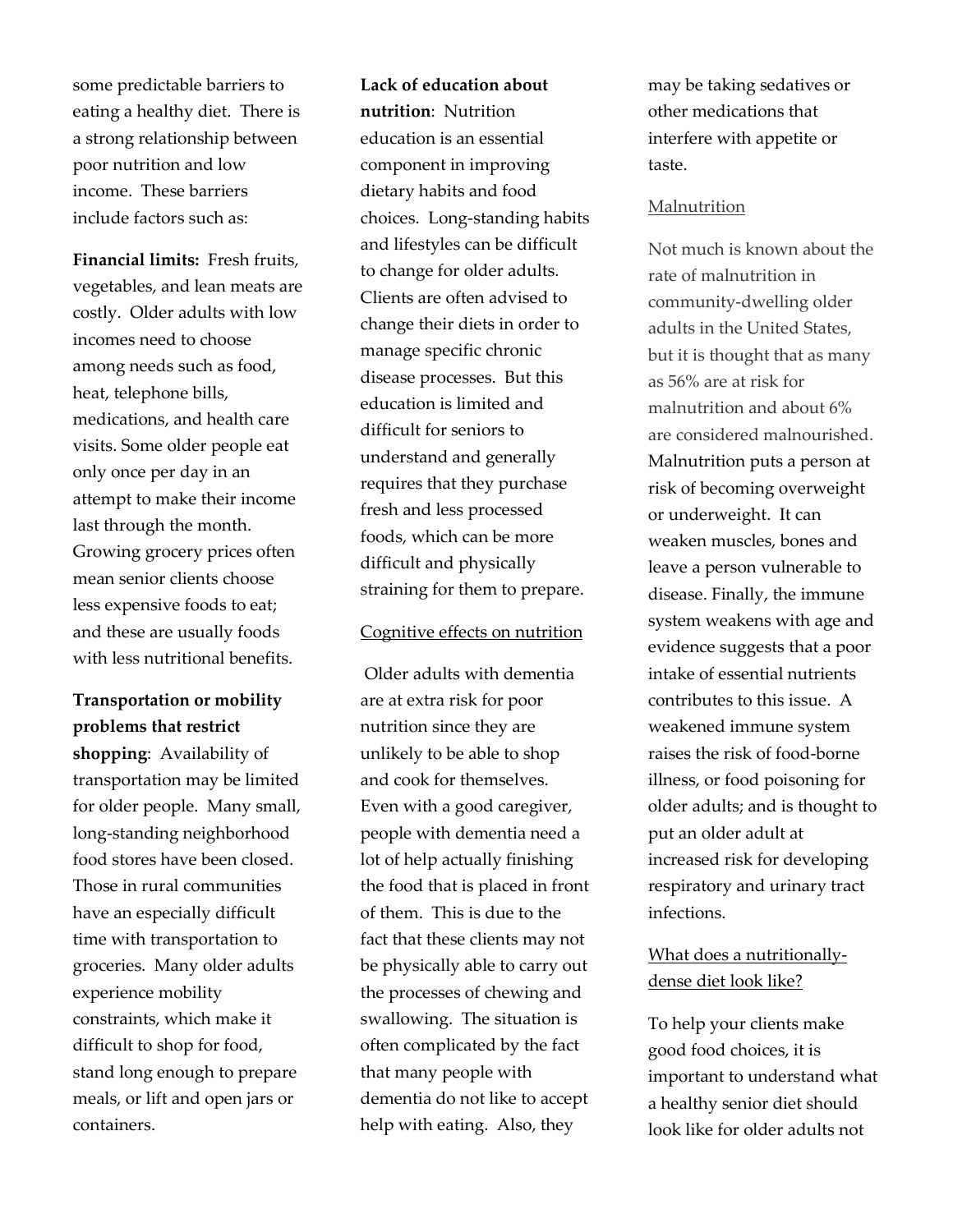on another disease-specific diet. The United States Department of Agriculture's (USDA) MyPlate (see pictorial representation of MyPlate) is an easy to view and understand diet that highlights what a person's plate should look like for optimal nutrition. MyPlate.gov provides educational resources for families and clients regarding diet and offers tips on how to make better food choices. Basically, MyPlate recommends that half the plate be filled with fruits and vegetables, a quarter be filled with grains, and the remaining quarter with a source of protein. MyPlate also features a cup with dairy reminding individuals to consume calcium-rich foods.

#### Fruits and Vegetables:

Diets rich in fruit and vegetables reduce the risk of chronic diseases and aid in weight management. Besides being low in calories, and high in nutrients, vitamins, minerals, and fiber; recent research studies have identified specific properties of fruits and vegetables that work together to enhance health. Naturally occurring

antioxidants are abundant in fruits and vegetables and assist in managing free radicals from exposure to toxins in the environment.

Fruits and vegetables also play an important role in weight management. This is because fruits and vegetables are low calorie foods that are high in volume, fiber, and water content. All of which helps to slow digestion and produce a longer sensation of fullness. Those who eat a diet rich in fruits and vegetables are frequently less likely to feel hungry and snack on foods dense in calories. MyPlate recommends that half the plate be filled with fruits and/or vegetables per meal and the daily amount should be 1 ½-2 cups of fruits and 2-2 ½ cups vegetables per



day.

Grains:

Grains are the backbone of a healthy diet. They are low in fat, rich in carbohydrates, and contain a variety of minerals and nutrients. Whole grains are the healthiest type of grain compared to refined grains or enriched grains. Whole grains contain the entire grain seed of a plant. They are rich in fiber, vitamins, minerals and phytochemicals. The USDA recommends that at least half of all grains consumed should be whole grains, specifically 3-5 servings a day. The average American eats less than one serving of whole grains a day and some 40% of Americans never eat whole grains. Whole grains include Barley, buckwheat, corn, oats, quinoa, brown rice, and wheat (including varieties such as spelt, farro, bulgur, wheat berries and cracked wheat)

#### Proteins:

Proteins are essential for a healthy diet and a properly functioning body. Proteins helps the body fight off infection, and repair, maintain and build muscle to support growth and mobility. The USDA recommends lean protein sources including eggs, poultry, beans, fish, and lentils.